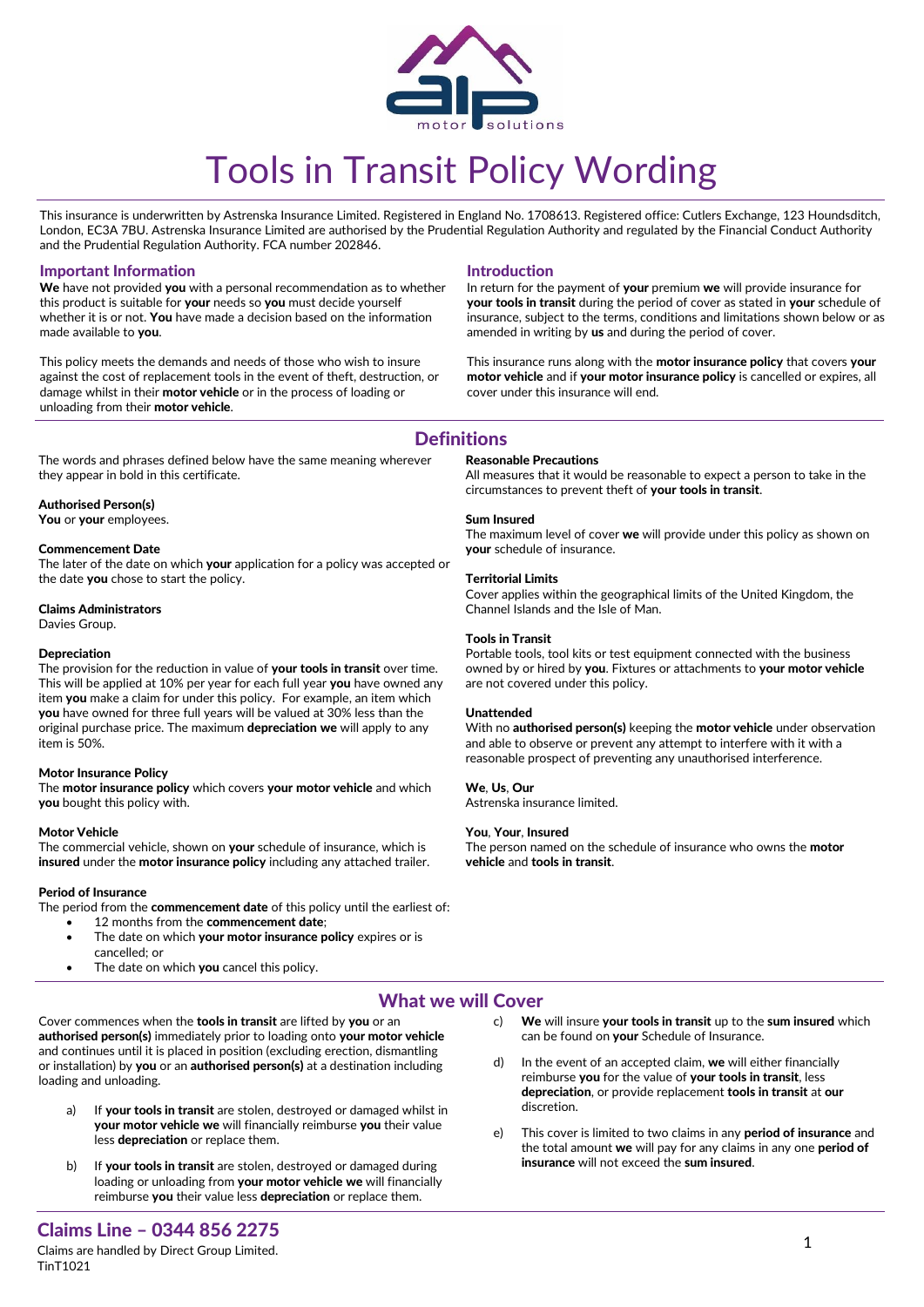# **Conditions**

# 1. Under Insurance

If, at the time of the incident giving rise to a claim under this insurance, the tools in transit being loaded upon, carried by, temporarily housed upon or being unloaded from the motor vehicle are valued in excess of the sum insured, then we will only pay for loss or damage to the insured proportion. For example, if the sum insured only covers one third of the cost of replacing the **tools in transit, we** will only pay one third of the claim.

## 2. Motor Vehicle Security Requirement

If the motor vehicle is unattended we will not accept any claim for theft unless:

- a) The **tools in transit** have been concealed in a locked boot or cargo hold or other locked internal compartment and all your motor vehicle's windows and doors have been securely locked and fastened and the keys removed and unattached trailers have had anti-hitching devices put into operation. Any additional security measure must also be implemented.
- b) Forcible and violent means have been used to gain access or entry to the **motor vehicle**. Evidence of this must be submitted with your claim.
- 1. An excess for each claim which is determined by the sum insured on your schedule of insurance. The excess that shall apply is shown below:

| Sum insured      | <b>Excess</b> |
|------------------|---------------|
| Up to $£1,000$   | £150          |
| £1.001 - £5.000  | £250          |
| £5.001 - £10.000 | £300          |

- 2. Your tools in transit are not covered for theft or attempted theft from any unattended motor vehicle where the motor vehicle has been left **unattended** and **you** have not checked the **motor** vehicle or your tools in transit in it for more than 48 hours.
- 3. Loss, theft or damage of any sheet ropes, packing materials, securing chains or toggles;
- 4. Loss, theft or damage caused by you deliberately damaging or neglecting the tools in transit;
- 5. Damage arising from wear  $\&$  tear, depreciation, deterioration, mildew, moth, vermin, manufacturer and/or latent defects, mechanical or electrical breakdown, failure unless external damage has occurred.
- 6. Theft of laptops and/or mobile phones and/or any other mobile communications equipment.

# 3. Overnight Requirement

Between the hours of 10pm and 6am, unless you are undertaking work at a customer's premises and **vour motor vehicle** is parked outside those premises, your motor vehicle must be:

- a) Parked in an area secured by a locked gate, or
- b) Parked in a locked and secure garage, or
- c) Parked in your off-road driveway next to your private home.

If these conditions cannot be met then you must park your motor vehicle in a well-lit area, on the same street as and clearly visible from the property in which you are residing that night.

If you do not comply with the above conditions then we will not accept any claim for your tools in transit and you must remove your tools in transit from your motor vehicle overnight.

# What we will not Cover

- 7. Theft of any money, securities, jewellery or anything other than your tools in transit.
- Any expense incurred as a result of not being able to use the tools in transit or any loss other than the repair or replacement costs of the tools in transit.
- 9. Tools in transit whilst being towed on its own wheels or being driven under its own power.
- 10. Loss or damage caused by radiation, radioactive contamination or the hazardous properties of any explosive, corrosive, invasive or toxic substance or material
- 11. Loss or damage caused by war, invasion, foreign enemy hostilities (whether war is declared or not), civil war, terrorism, rebellion, revolution, military force or coup, or the actions of any lawful government or public or local authority.
- 12. Sonic boom damage or destruction directly occasioned by pressure waves caused by aircraft or other aerial devices traveling at sonic or supersonic speeds.
- 13. Any loss or damage other than the cost of replacing the tools in transit, arising from theft or from any other cause whatsoever.
- 14. Liability of whatsoever nature arising from ownership or use of the tools in transit, including any illness or injury resulting from it.
- 15. Value Added Tax (VAT) where you are registered with HM Revenue and Customs for VAT.
- 16. Any damage to the motor vehicle carrying the tools in transit.

# Replacement

This policy offers replacement only and is not a replacement as new policy. We may, at our discretion, financially reimburse you for the value of your tools in transit less depreciation, replace them with identical tools in

transit of the same age and condition, or replace them with ones of comparable specification or the equivalent value taking into account the age and condition of the original tools in transit.

# Conditions and Limitations

- 1. Unless we have agreed otherwise with you, English law and the decisions of English courts will govern this insurance.
- 2. This insurance only covers tools in transit bought and used within the territorial limits.
- 3. You must provide us with any receipts, documents or proof of purchase, that is reasonable for us to request or we may refuse to consider your claim.
- 4. This insurance may only be altered, varied or its conditions altered or premium changed by one of our authorised officials, giving you 30 days' notice in writing.
- 5. In the event of any claim you are responsible for the payment of any outstanding premiums.
- 6. You cannot transfer the insurance to someone else or include any other tools in transit without our written permission.
- 7. Reasonable precautions
	- You shall:
		- i. Only employ drivers covered under a valid **motor insurance** policy issued by an FCA or Financial Regulator authorised insurer and must take all reasonable precautions to prevent any loss or damage;
		- ii. Take all reasonable precautions to prevent any loss or damage when securing loads;

iii. Take all reasonable precautions to maintain your motor vehicle in a roadworthy condition;

- iv. Take all reasonable precautions to ensure that your motor vehicle is suitable for the purpose for which it is used.
- v. Maintain in force a valid motor insurance policy to cover your motor vehicle carrying tools in transit.
- 8. Cover excludes costs or payments recoverable from any party, under the terms of any other contract, guarantee, warranty, or insurance.
- We shall not provide cover or be liable to pay any claim or other sums, including return premiums, where this would expose us to any sanction, prohibition or restriction under United Nations resolutions, asset freezing or trade or economic sanctions, laws or regulations of the European Union, United Kingdom, and/or all other jurisdictions where we transact business.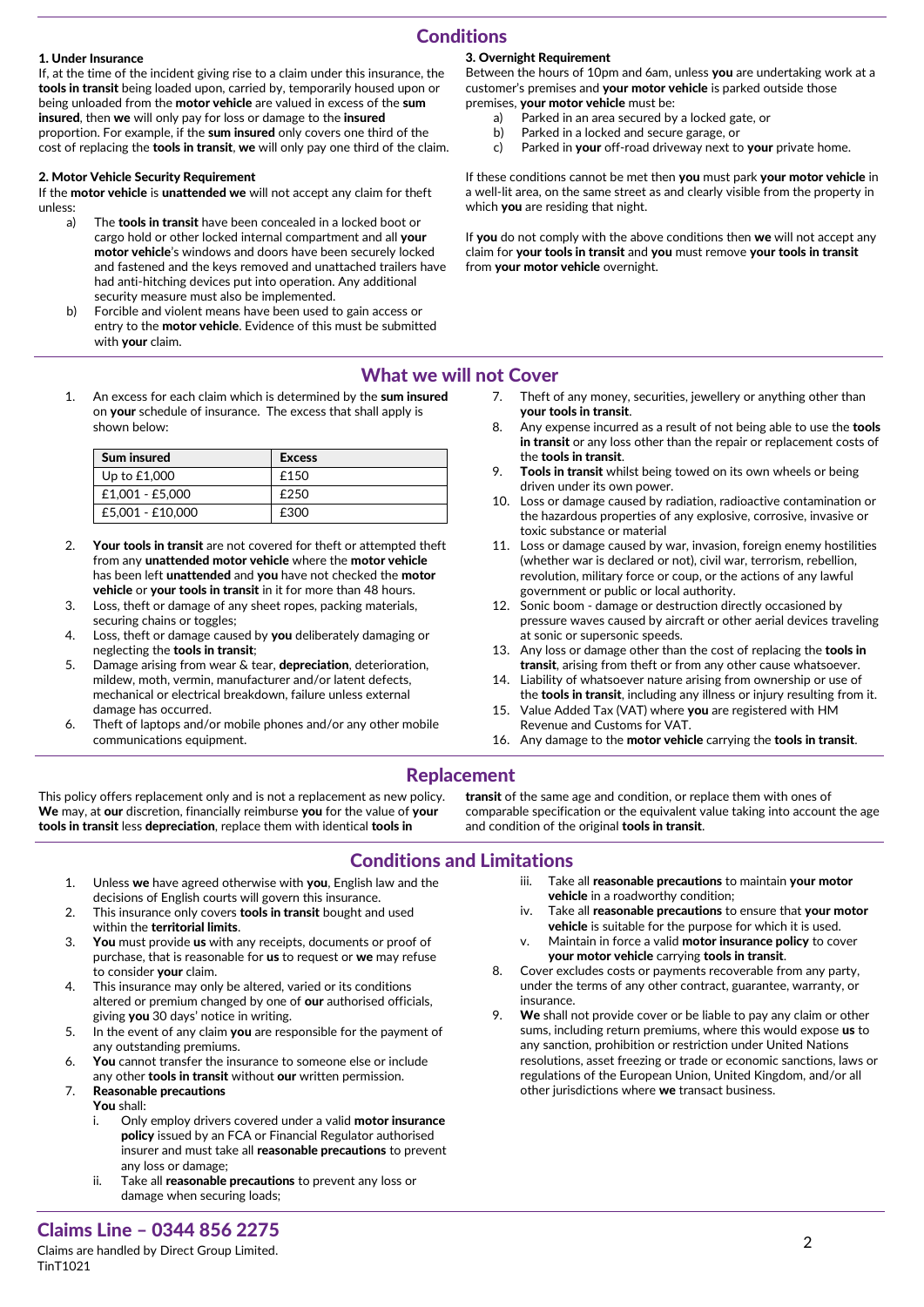# Cancellation

# Your right to change your mind (withdrawal period)

You may cancel this insurance, without giving reason, by returning it to your agent within 14 days of it starting, or (if later) within 14 days of you receiving the insurance documents if you are a new customer or 14 days from the renewal date if you are an existing customer.

You will receive a full refund of all premium paid provided that no claim has been paid by us and you do not intend to make a claim under this insurance.

#### Cancellation by you after the withdrawal period

If you wish to cancel your insurance after the initial 14 day withdrawal period you can do so by contacting your agent however no refund of premium will be made.

## Cancellation by us

We may cancel your insurance by giving you 30 days' notice in writing where there is a valid reason for doing so. A cancellation letter will be sent to you at your last known address. Valid reasons may include but are not limited to:

- a) Fraud;
- b) Non-payment of premium;
- c) Threatening and abusive behaviour; and,
- d) Non-compliance with policy terms and conditions

If we cancel your insurance we will refund the premium relating to the remaining **period of insurance** on a proportionate basis.

## Consumer Insurance Act

You are required by the provisions of the Consumer Insurance (Disclosure and Representations) Act 2012 to take care to:

- a) Supply accurate and complete answers to all the questions we or your agent may ask as part of your application for cover under the policy;
- b) To make sure that all information supplied as part of your application for cover is true and correct; and,
- c) Tell us of any changes to the answers you have given as soon as possible.

You must take reasonable care to provide complete and accurate answers to the questions we ask when you take out, make changes to and renew your policy. If any information you provide is not complete and accurate, this may mean your policy is invalid and that it does not operate in the event of a claim or we may not pay any claim in full.

## Claims Procedure

You must:

- Notify the claims administrators on 0344 856 2275 as soon as possible but in any event within 28 days of discovery of the any incident likely to give rise to a claim under this insurance.
- Report the theft of any tools in transit to the police within 48 hours of discovery and obtain a crime reference number in support of a theft claim.
- Pay the excess before your claim can be approved.
- Provide us with details of the claim and any other contract, guarantee, warranty or insurance that may apply to the theft including but not limited to household insurance. Where appropriate a rateable proportion of the claim may be recovered direct from these insurers.
- Provide a copy of the purchase or hire receipt for the items you are claiming for. Failure to provide a receipt for your tools in transit will result in your claim being refused.
- Provide evidence of forced entry for claims relating to theft from your motor vehicle.

To help us improve our service we may record or monitor telephone calls.

# **WARNING**

We will process your claim under the terms and conditions of this insurance based on the first reason notified to us for the claim. If your claim is not covered and you then submit a claim having changed the reason we consider this as fraud. Details of all such cases will be passed to appropriate agencies for action.

In the event of fraud we reserve the right to refuse the claim and cancel the policy with no refund of premium.

### Fraud

You must not act in a fraudulent way. If you or anyone acting for you:

- Fails to reveal or hides a fact likely to influence whether we accept your proposal, your renewal, or any adjustment to your policy;
	- Fails to reveal or hides a fact likely to influence the cover we provide;
	- Makes a statement to us or anyone acting on our behalf, knowing the statement to be false;
	- Sends us or anyone acting on our behalf a document, knowing the document to be forged or false;
- Makes a claim under the policy, knowing the claim to be false or fraudulent in any way; or
- Makes a claim for any loss or damage you caused deliberately or with your knowledge.

If your claim is in any way dishonest or exaggerated, we will not pay any benefit under this policy or return any premium to you and we may cancel your policy immediately and backdate the cancellation to the date of the fraudulent claim. We may also take legal action against you and inform the appropriate authorities.

## **Complaints**

It is the intention to give you the best possible service but if you do have any questions or concerns about this insurance or the handling of a claim you should follow the complaints procedure below:

#### Complaints regarding sale of the policy

Please contact your agent who arranged the insurance on your behalf.

# Complaints regarding claims

It is the intention to give you the best possible service but if you do have any questions or concerns about this insurance or the handling of a claim you should in the first instance contact The Customer Services Director. The contact details are:

Mail: Customer Relations, Davies Group, Unit 8, Caxton Road, Fulwood, Preston PR2 9NZ. Email: toolsclaims@davies-group.com Tel: 0344 856 2275

Please ensure your policy number is quoted in all correspondence to assist a quick and efficient response.

Every effort will be made to resolve your complaint by the end of the third working day after receipt. If they cannot resolve your complaint within this timeframe they will acknowledge your complaint within 5 days of receipt and will do their best to resolve the problem within four weeks by sending you a final response letter.

If they are unable to resolve your complaint in this time they will write to advise you of progress and will endeavour to resolve your complaint within the following four weeks.

If they are still unable to provide you with a final response at this stage, they will write to you explaining why and advise when you can expect a final response. At this point you may refer your complaint to The Financial Ombudsman Service at the following address:

Mail: Financial Ombudsman Service, Exchange Tower, Harbour Exchange, London E14 9SR.

Web: www.financial-ombudsman.org.uk

You have the right to refer your complaint to the Financial Ombudsman, free of charge within six months of the date of **vour** final response letter. Whilst we and our UK service providers are bound by the decision of the Financial Ombudsman Service, you are not. Following the complaints procedure above does not affect your right to take legal action.

#### Compensation Scheme

The Financial Services Compensation Scheme covers this policy. You may be entitled to compensation from this scheme if We cannot meet our liabilities under this policy. Further information about compensation scheme arrangements is available at www.fscs.org.uk or by telephoning 0207 741 4100.